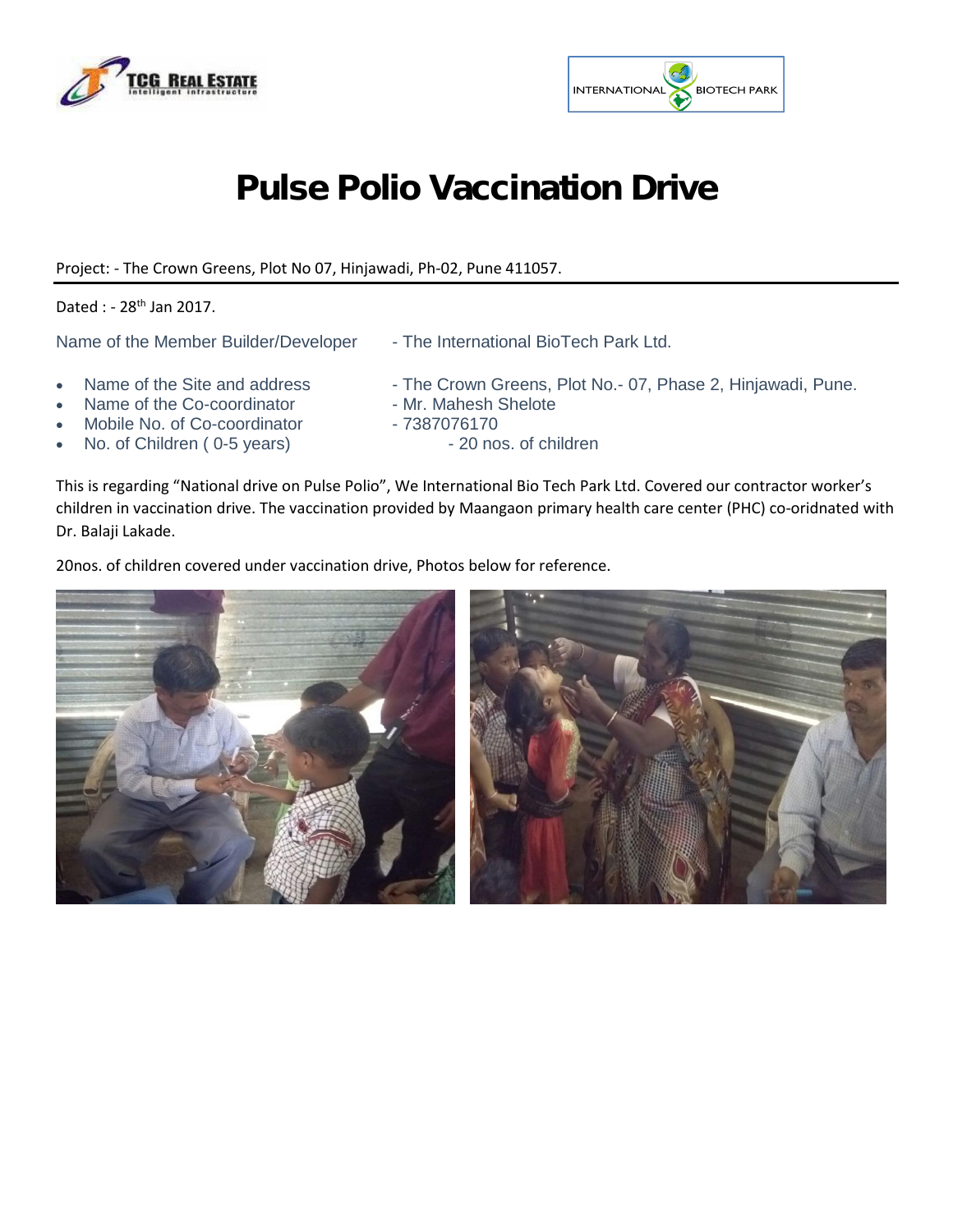







Participants : -

- Contractors M/s. Ratnarup projects pvt. Ltd.
	- M/s. Raghuvendra Electricals